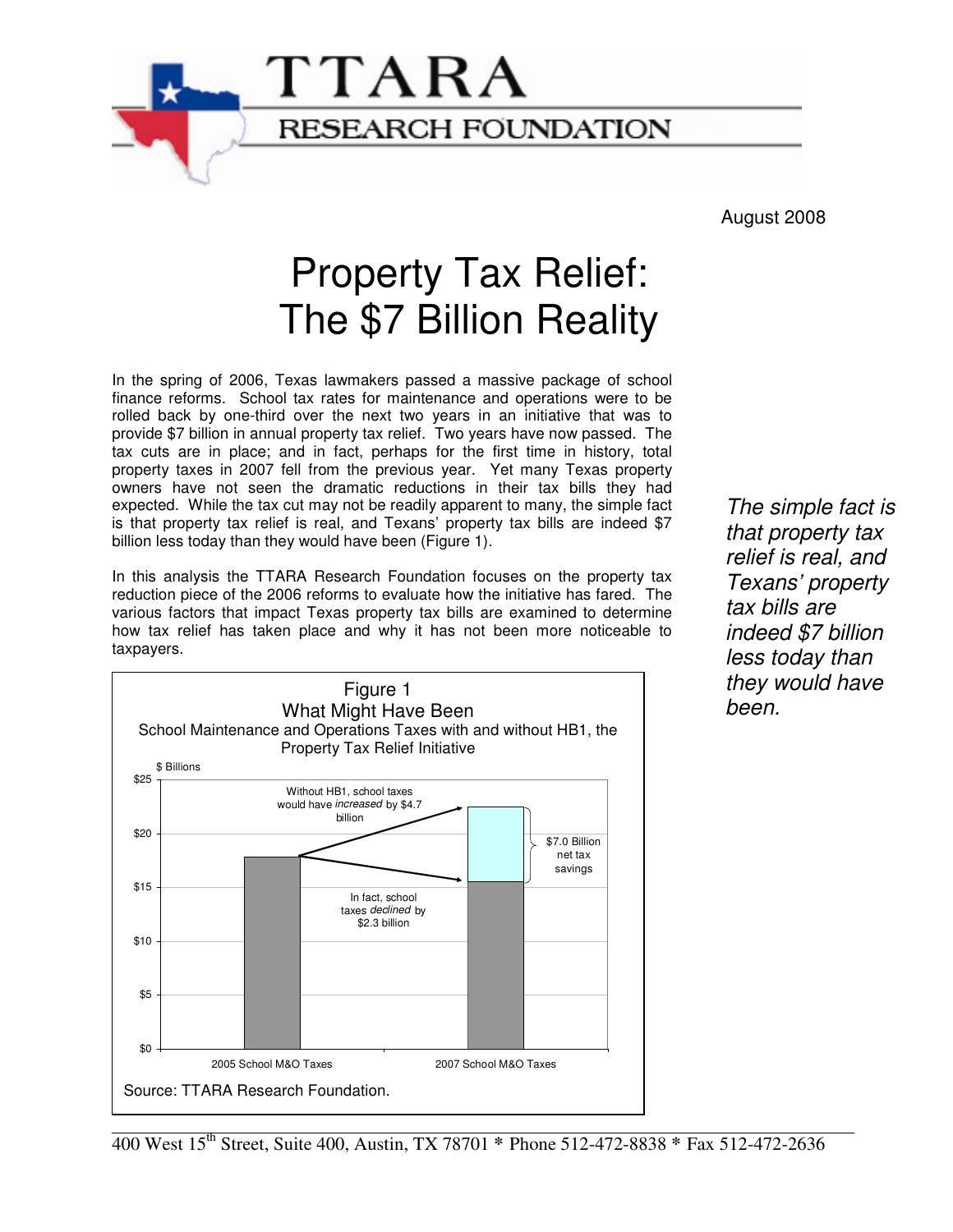### **How the Estimates Were Made**

It is difficult to predict the future and even more difficult to predict a future that never was, but in the case of Texas school finance, it is possible to reasonably project the taxesTexans would have faced had the old school finance system remained in place.

Under that system, tax rates for maintenance and operations were capped at \$1.50 per \$100 of value—a rate that over half of all Texas school districts already levied and would likely have had to continue to levy. For those districts not at the cap, they could have raised their tax rates up to 6 cents per year (without triggering a rollback election, which most districts had been careful to avoid).

For this analysis we increased 2005 school maintenance and operations tax rates by 6 cents each year unless the increase would have resulted in a rate above \$1.50—at which point the rate was capped, as it would have been under the old school finance law. These rates were applied to actual taxable value in each school district to arrive at a projection of the property taxes the district would have levied. These taxes were compared to the actual school maintenance and operations taxes the district levied in 2007—the year the one-third rate rollback was fully implemented. The resulting statewide total reduction in school taxes was estimated at just under \$7.0 billion.

After several years of failed efforts to reduce school property taxes and devise a school finance system that would satisfy court mandates, the lawmakers enacted a sweeping reform package in the spring of 2006. The plan was originally crafted by a select committee appointed by Governor Rick Perry and chaired by former Texas Comptroller John Sharp. It included a complete restructuring (and increase) of the state's business tax, an increase in the state's cigarette tax, and a commitment of surplus funds in the State Treasury sufficient to provide an overall net tax cut of roughly \$2.5 billion a year. The lynchpin of the plan was a promise to reduce school maintenance and operations tax rates by one-third over two years—a near \$7 billion promise which captured the public's imagination, though two years later critics have called the cuts only "a figment of the imagination."

Property tax relief has not been as noticeable as what taxpayers may have expected. The problem lies with the nature of what is called "the property tax." In fact, Texans do not pay **a property tax;** they pay a **myriad of property taxes** that are typically combined into a single tax bill. The maintenance and operations tax every property owner pays to their local school district was targeted for reduction. But property owners also likely pay a separate tax to their school district to retire voter-approved debt. And they pay a county tax; probably a city tax; and a number of property taxes to a handful of special districts, as well. While the Governor and Legislature were able to deliver rate relief on school maintenance and operations taxes, the average property tax bill contains so many moving parts that school tax relief has been obscured.

In fact, House Bill 1 provided Texas property taxpayers with a savings in 2007 of nearly \$7 billion by reducing school maintenance and operations tax rates. Still, Texans are actually paying higher total property taxes today than they did in 2005—the year before the tax cuts began to take effect. A number of factors have combined to make it difficult for taxpayers to see the tax relief the Legislature provided:

Property tax relief has not been as noticeable as taxpayers may have expected.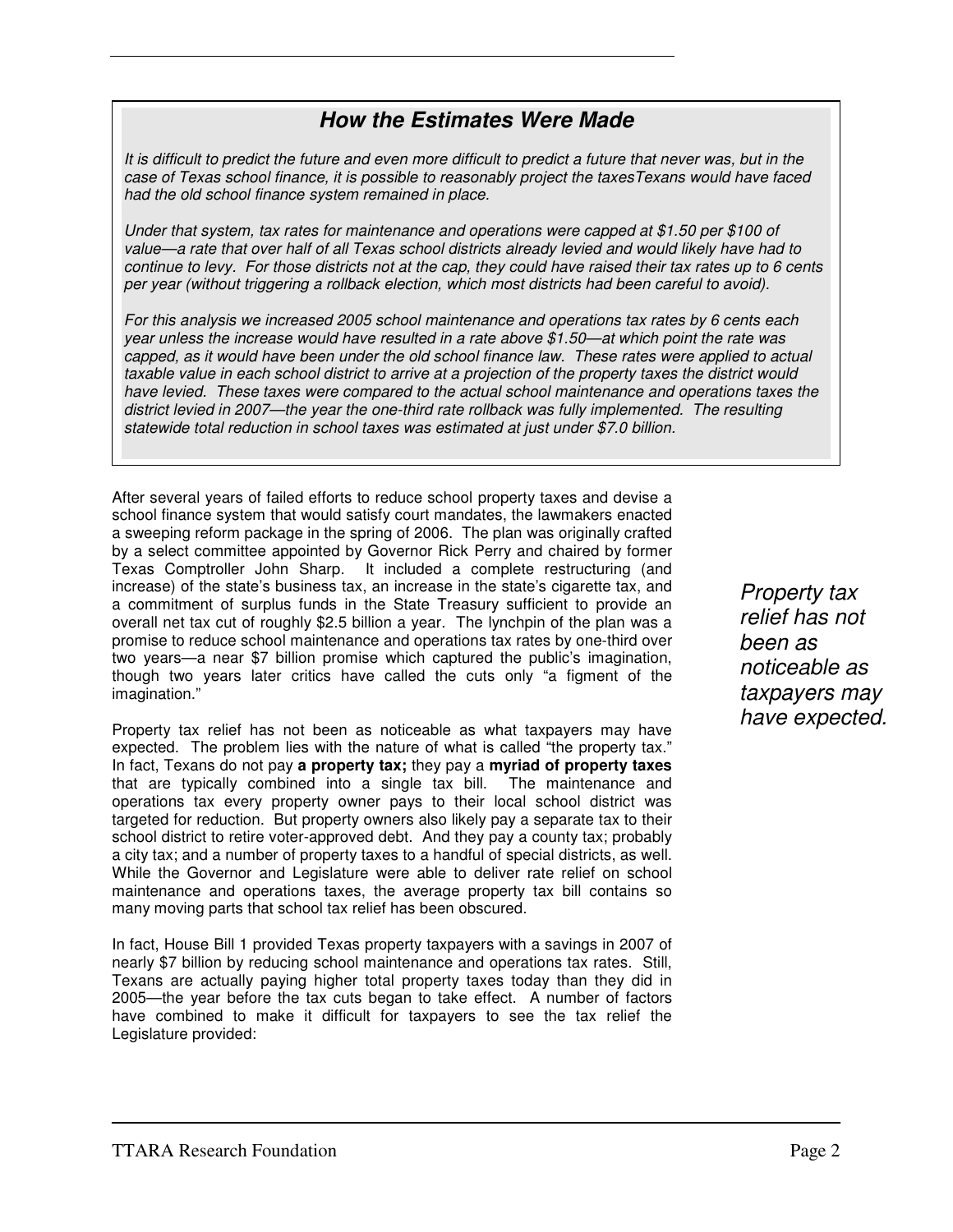## **Want to See What You Saved?**

If you want to see how different your school property tax would have been in 2007 had the property tax relief initiative not passed, visit the webpage at www.tttara.org and follow the "Property Tax Relief Calculator" link.

All you need to know is the name of your school district and the taxable value of your property from your 2007 property tax statement. If you do not have your statement and do not know your property's taxable value, you can get the exact figure by contacting your local appraisal district. Homeowners may make a rough estimate of the taxable value of their property as the property's market value less \$15,000 (for the state-mandated homestead exemption). Some school districts offer additional homestead exemptions—such as a twenty percent optional exemption, or exemptions for the disabled that should be deducted, as well.

The result will tell you how much lower your property tax bill was last year as a result of the property tax relief initiative.

Using the Calculator:

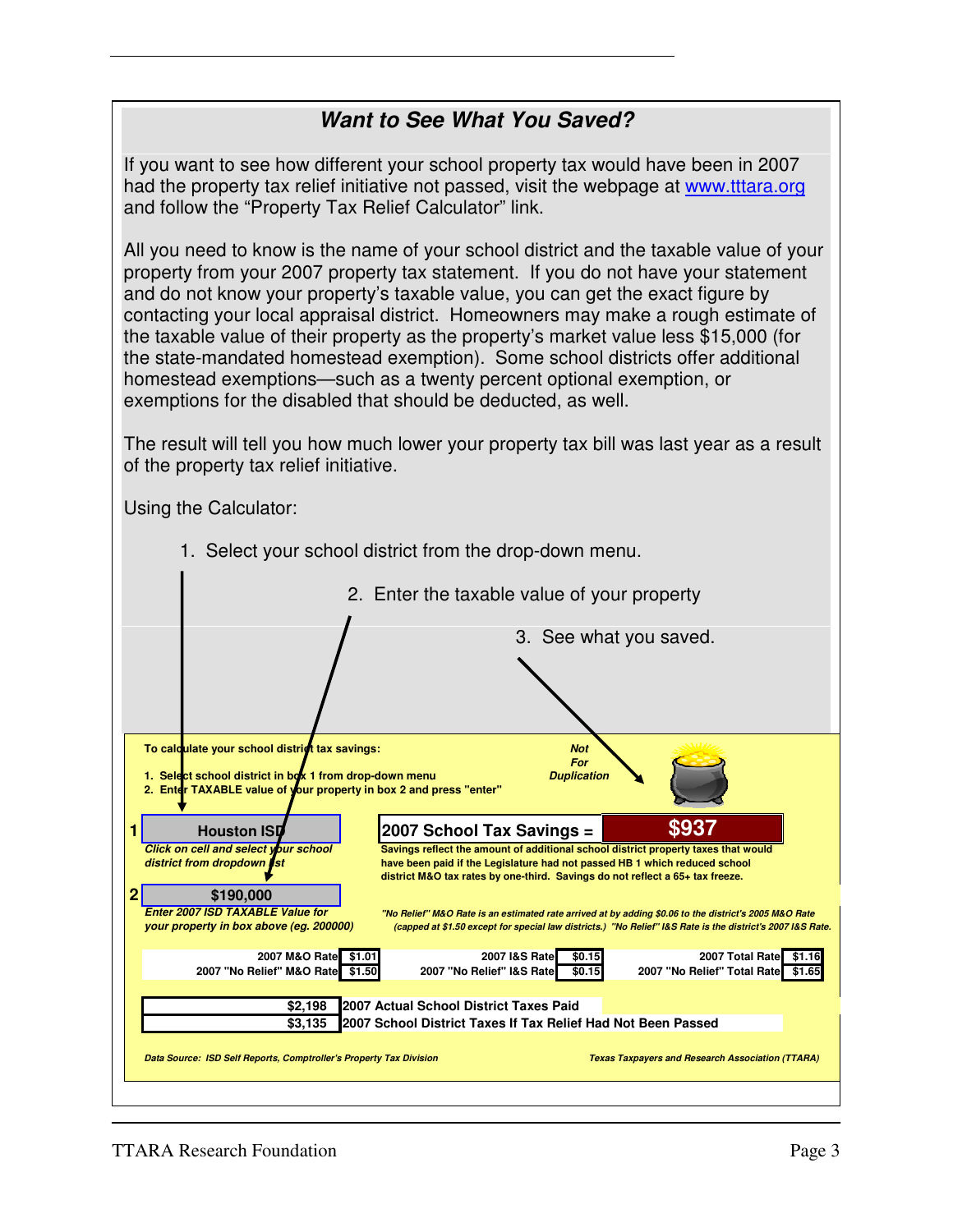- Almost all school districts have exercised their local authority to increase tax rates above the state-mandated one-third reduction,
- Local voters have approved additional debt service taxes to improve their school facilities,
- Property values continue to rise, and
- City, county, and special district taxes have continued to increase.

Texans may not have seen the dramatic drop in property taxes they had anticipated, but had the legislature not acted, taxpayers would have seen an estimated \$4.7 billion tax increase to fund school maintenance and operations from 2005 to 2007 (assuming the courts would have allowed schools to continue to operate); instead taxpayers actually received a reduction of \$2.3 billion resulting in a total net savings of \$7.0 billion. **That means the average Texan's total property tax bill in 2007 was 20 percent lower than what it likely would have been had there been no tax relief initiative.** 

#### **Local Discretion Spurs Local Tax Hikes**

The 2006 reform package mandated that local school districts reduce their maintenance and operations tax rates in effect for 2005 by one-third over the next two years (debt service taxes were not affected). For 2006, M&O rates were to drop by 11.33 percent, with added cuts in 2007 bringing the total twoyear reduction to 33.33 percent. With most of the state's school districts levying the maximum allowable \$1.50 maintenance and operations tax rate per \$100 of value in 2005, it was expected that these rates would drop to \$1.00 by 2007, and even below \$1.00 in those districts that had a 2005 tax rate under the \$1.50 cap. Given that the average tax rate across the state for maintenance and operations was \$1.48 in 2005, the rate reduction was to result in an average "compressed" tax rate of \$0.987 by 2007 (Figure 2).

However, the tax relief legislation gave school districts the authority to raise taxes for local enrichment purposes above their compressed target tax rate. If districts had not been given some degree of local discretion over their ultimate tax rate, the courts would likely have viewed the result as a state property tax—something prohibited under the Texas Constitution. School districts were allowed to impose additional taxes up to a rate of \$1.04 by a simple majority vote of the school board. And if local voters approved, districts could increase rates by an additional \$0.13 to a new tax rate of \$1.17. By 2007 1,006 of the state's 1,026 school districts had opted to raise taxes above their compressed rate. Of these, 121 were above the \$1.04 tax rate and 98 were at the maximum allowable tax rate of  $$1.17<sup>1</sup>$  On average, school districts (and their voters) have exercised their discretion to raise tax rates \$0.045 above the compressed rate. That equates to additional taxes of about \$675 million, thereby shaving planned tax relief by about ten percent. For property owners in a district that levies the maximum tax rate of \$1.17, relief was reduced by one-third..

#### **Do Tax Cuts Make Taxpayers More Generous?**

One area of school finance that was not addressed in the effort to reduce property taxes dealt with taxes levied for the improvement and expansion of local facilities. Facilities demands increase as Texas schools add approximately 80,000 new students in average daily attendance each year. The costs of improvements are typically financed by bonds that are paid off by debt service

Property tax relief has been obscured by:

- *local option* school tax increases,
- growing school debt service taxes,
- rising property values, and
- city, county and special district tax hikes.

 $\overline{\phantom{a}}$ <sup>1</sup> Under certain extraordinary circumstances, a handful of districts were able to levy a rate higher than \$1.17.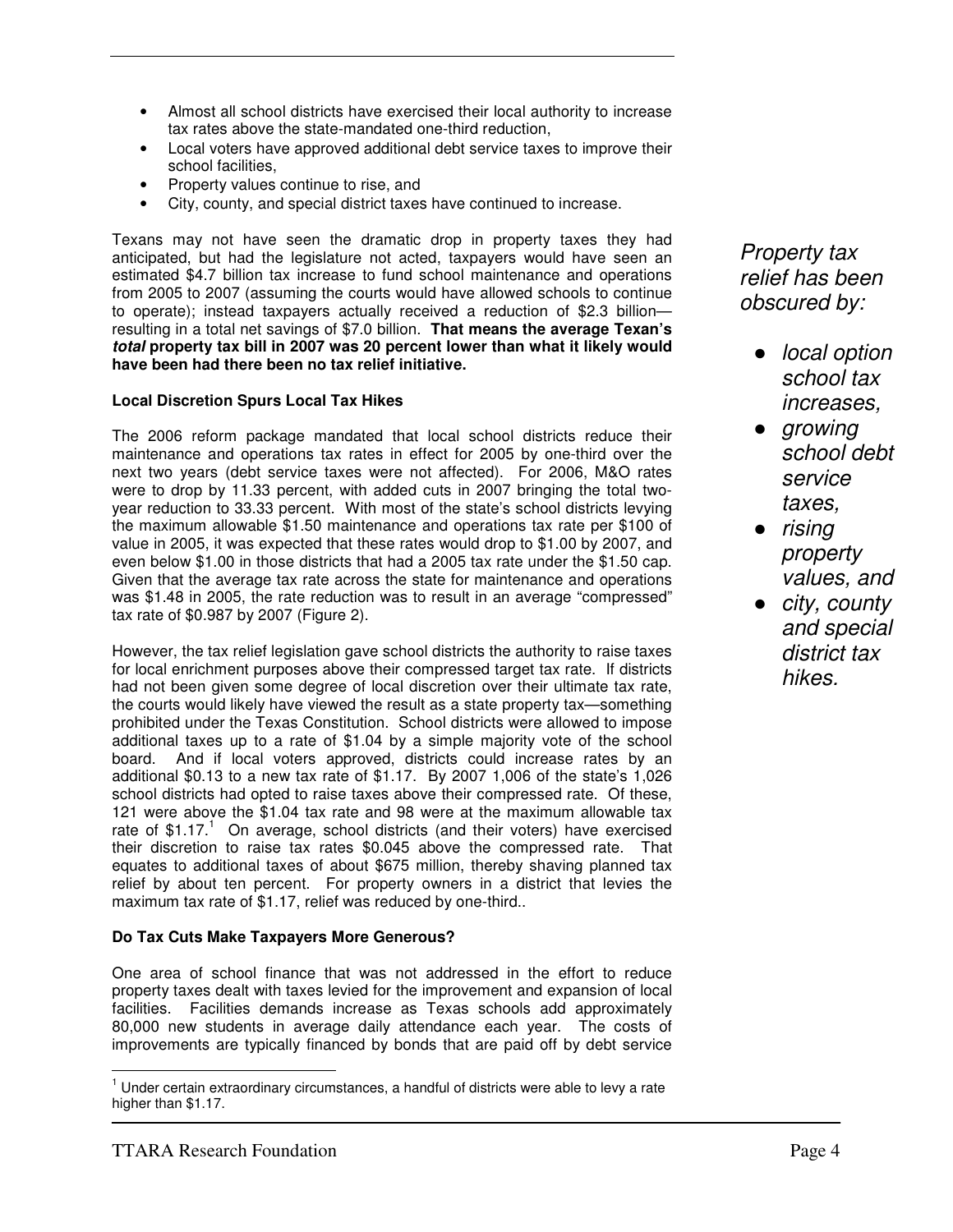taxes that must be approved by local voters. Once the bonds are issued, the debt service tax is set at whatever rate is necessary to make that year's bond debt payments. For the 2005 tax year, of the \$20.3 billion in school taxes levied, \$2.4 billion, or one-eighth, was for bond payments—about the same proportion as over the past ten years.

The advent of property relief coincided with additional taxes coming on line for debt service. From 2005 to 2007, taxes needed to repay bonds increased by \$900 million to a total of \$3.3 billion—a 37% increase.

Over the next several years debt service taxes will increase even more dramatically because local voters approved a record amount of bonds in 2007. These bonds have yet to show up on tax rolls.

Prior to the adoption of the tax relief initiative, bond elections were becoming harder to pass—perhaps in response to increasingly higher maintenance and operations tax rates. From 1997 to 2001, voters on average approved 88 percent of the roughly \$4 to \$5 billion per year of bonds submitted for their approval (Figure 2). From 2002 to 2006, voters approved only 76 percent of the \$6 to \$8 billion a year of bonds proposed. With lower maintenance and operations tax rates taking effect with the 2007 tax year, however, school districts submitted a record \$14.5 billion of bonds to voters, of which a record \$12.8 billion was approved (an 89 percent success rate)—almost three times the average amount of bonds authorized in prior years. The 214 bond elections in 2007 was the most in over ten years and the average bond package was also big—at \$67 million it was almost twice the average of previous years. With lower tax rates taking effect, school districts submitted a record amount of bonds to voters who proved to be more willing to authorize them.



Local option school taxes for enrichment have added \$675 million in new property taxes since 2005.

School debt service taxes have risen \$900 million since 2005.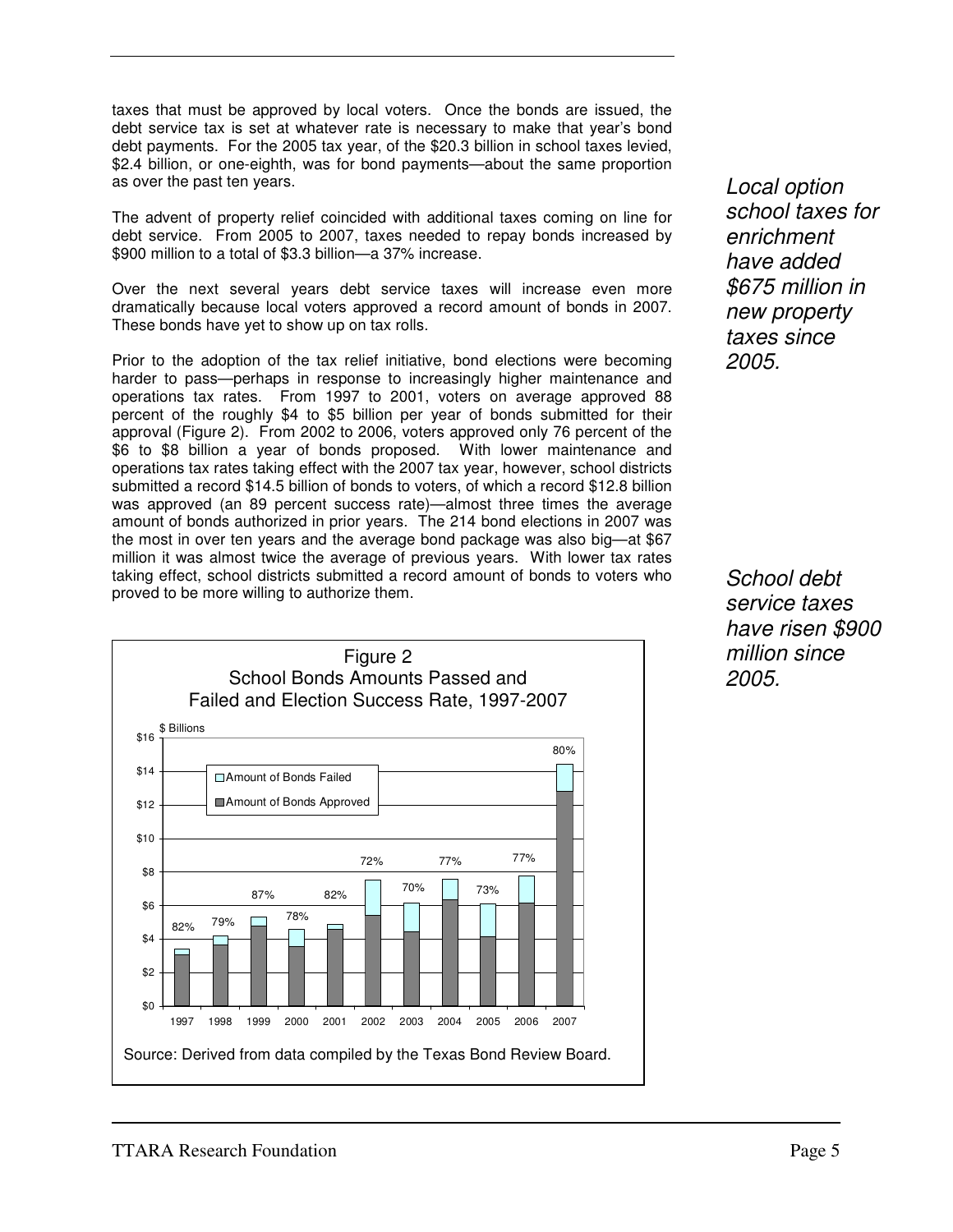#### **Rising Appraisals**

There are two parts to calculating one's property tax liability—tax rates and taxable values. In Texas, property is assessed at its market value, though certain exemptions (particularly on one's homestead) reduce this value for tax purposes. In a growing economy such as Texas, property values can be expected to increase every year, and the past two years have been no exception. If a property's taxable value increases proportionately more than the percentage reduction in the overall tax rate, the property tax bill will go up. Many property owners have found that value increases have more than negated the impact of falling tax rates, leading to higher tax bills.

Some concerns have been expressed that appraisal officials took advantage of the falling school tax rates to increase values—though similar pressures would have existed had school tax rates been left at \$1.50 (ironically, under the new school finance system, the lion's share of the benefit of rising property values accrues to the state, not to local school districts). The overall increases in the assessed value of property in Texas in 2006 (12.3 percent) and in 2007 (12.1 percent) were the highest in recent memory. The question is whether these increases actually reflected market conditions.

The property tax essentially applies to all real property, whether it is owned for residential purposes or for business purposes. In general, business property values (which includes both real and personal property) would be expected to follow the state's economic growth, while residential values would be expected to mirror the state's housing market.

From 1994 to 2005, Texas' business output as measured by gross state product increased at an annual rate of 6.7 percent. The assessed value of business property increased somewhat below that, at 5.1 percent (Figure 3). It is not unreasonable for business values to lag output growth because the modern economy is becoming increasingly based on services, which rely less on physical capital and property than does the traditional manufacturing base. From 2005 to 2007, however, annual economic growth has been a bit stronger in Texas—8.0 percent—thanks to rising oil and gas prices. But instead of registering growth slightly below that, as values historically had, the assessed market value of business property increased at a substantially higher 13.3 percent annually.

Figure 3 Growth in Property Values Relative to the Economic Measures Business | Homeowners Period Economic Appraised **Output** Value Average Sales Price Assessed per Home Average **Price** 1994-2005 6.7% 5.1% 5.3% 6.2% 2005-2007 8.0% 13.3% 5.2% 7.5% Source: Economic output is gross state product as reported by the U.S. Bureau of Economic Analysis. Average home sales price is as reported by the Real Estate Research Center at Texas A&M

University. Average appraised values are derived from school property tax data filed with the Texas Comptroller's Office.

The overall increases in the assessed value of property in Texas in 2006 and 2007 were the highest in recent memory.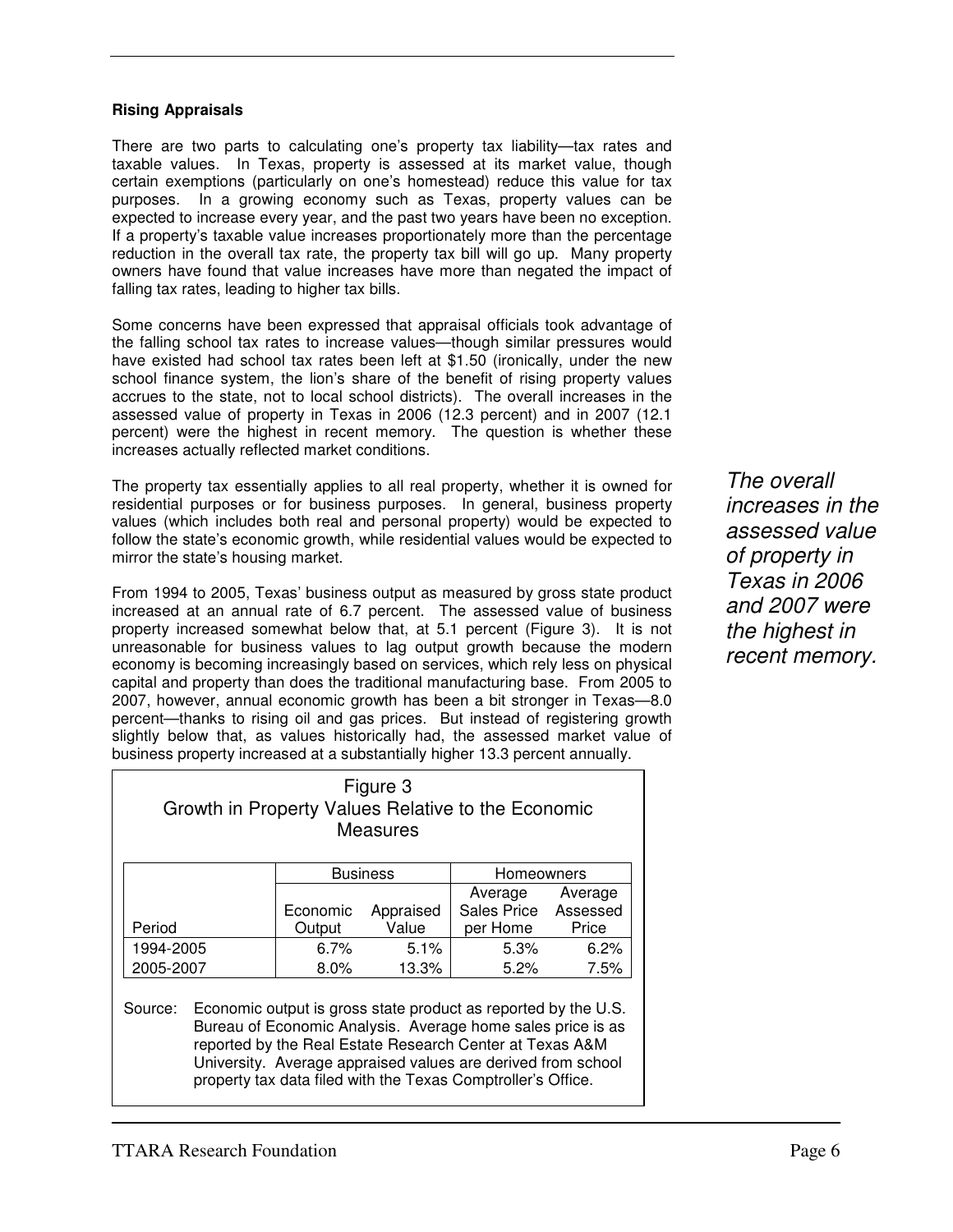Residential property values have accelerated over the past two years, as well, though not near as rapidly as business properties. From 1994 to 2005, the typical single family parcel increased in value at a 6.2 percent annual rate—about a percentage point higher than the 5.3 percent annual increase in the average sales price of a home. But from 2005 to 2007, while growth in the average sales price remained about the same, 5.2 percent, the average assessed value of the typical single family parcel increased at a higher annual rate of 7.5 percent.

Granted, property appraisal is a complex process that cannot be condensed into a single economic measure or two. However, the fact that business and residential values have increased dramatically since 2005—perhaps by amounts greater than economic conditions might have suggested—is an issue that requires further study. Despite this focus on appraisals, it should be noted that rising values do not automatically translate into higher taxes. Rising values allow the same amount of tax dollars to be collected at lower tax rates. Local officials determine whether total taxes will increase and by how much when they adopt their tax rates.

#### **Other Pieces of the Tax Puzzle**

While the state's 1,026 school districts are by far the largest users of the property tax, they are joined by 1,056 cities, 254 counties, and over 1,500 special districts. In 2005, before the tax relief effort took effect, school district maintenance and operations taxes accounted for just over half—53 percent—of all property taxes levied in Texas. Therefore, the commonly referred to "one-third" reduction in tax rates actually applied to only half of all the property taxes Texans pay. Whether total property taxes would rise or fall depended in large measure on what cities, counties, and special districts would do.

The commonly referred to "onethird" reduction in tax rates applied to only half of all the property taxes Texans pay.